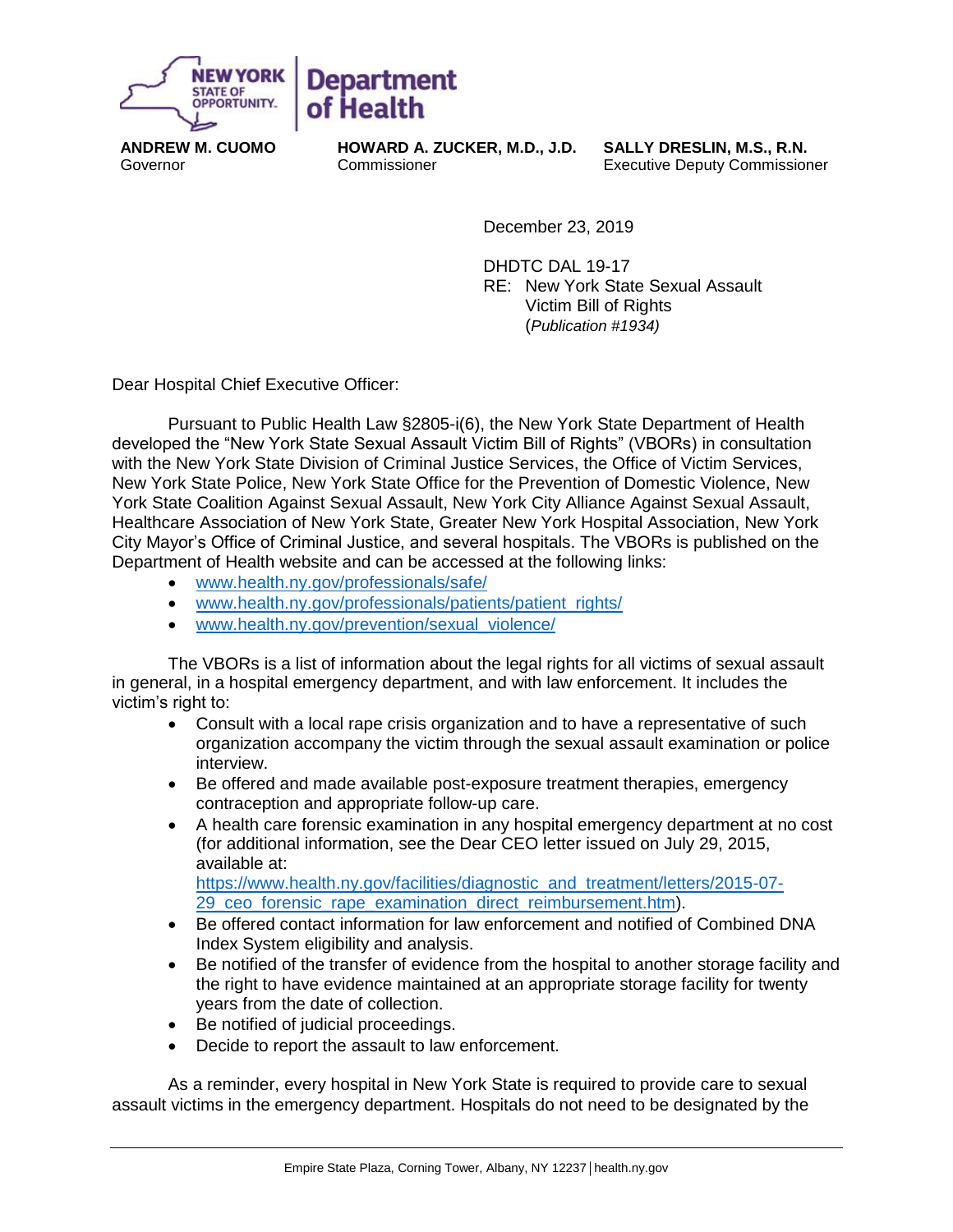Department as a Sexual Assault Forensic Examiner (SAFE) Designated Hospital to provide care and collect forensic evidence. Forensic evidence must be collected utilizing the New York State Sexual Offense Evidence Collection Kit (SOECK) and the drug facilitated sexual assault evidence collection kit. Hospitals are required to maintain an adequate supply of both kits, which can be ordered though the Division of Criminal Justice Services at: [https://www.criminaljustice.ny.gov/ofpa/evidencekit.htm.](https://www.criminaljustice.ny.gov/ofpa/evidencekit.htm)

Therefore, all hospitals should be equipped with medically trained staff and SOECKs to perform the examination and collect the appropriate evidence, with the exception of specialty hospitals without an emergency department (hospice, orthopedic, chemical dependency centers, etc.). Specialty hospitals must have an established protocol for the transfer of sexual assault victims. The protocol should address all individual patient needs, including consent from the sexual assault victim for the transfer and measures to ensure a minimal delay and loss of evidence, in accordance with the federal Emergency Medical Treatment and Active Labor Act (EMTALA, at 42 USC § 1395dd) and Department of Health regulations (see 10 NYCRR § 405.9[c]). Sexual assault victims must not be pressured or coerced into a transfer and must consent to be transferred. When a sexual assault victim declines a transfer, the hospital must have a protocol for providing care, which may include, for example, having a SAFE-trained examiner come to the hospital.

The VBORs must be provided to every presenting sexual assault victim before a medical facility commences a physical examination of a sexual assault victim, or a police agency, prosecutorial agency or other law enforcement agency commences an interview of a sexual assault victim. The health care professional conducting the exam, police agency, prosecutorial agency or other law enforcement agency shall inform the victim of the victim's rights by providing a copy of the "New York State Sexual Assault Victim Bill of Rights" and offering to explain such rights. The VBORs will soon be available in at least ten of the most common languages spoken in the State.

Thank you for your attention to this important matter. If you have any questions about the requirements of the law, please submit questions to [hospinfo@health.ny.gov](mailto:hospinfo@health.ny.gov)

Sincerely,

Deirdre Astin, Director Lauren J. Tobias, Director Division of Hospitals & Division of Family Health Diagnostic and Treatment Centers

#### **Attachments (2)**

- New York State Sexual Assault Victims Bill of **Rights**
- Public Health Law 2805-i(6)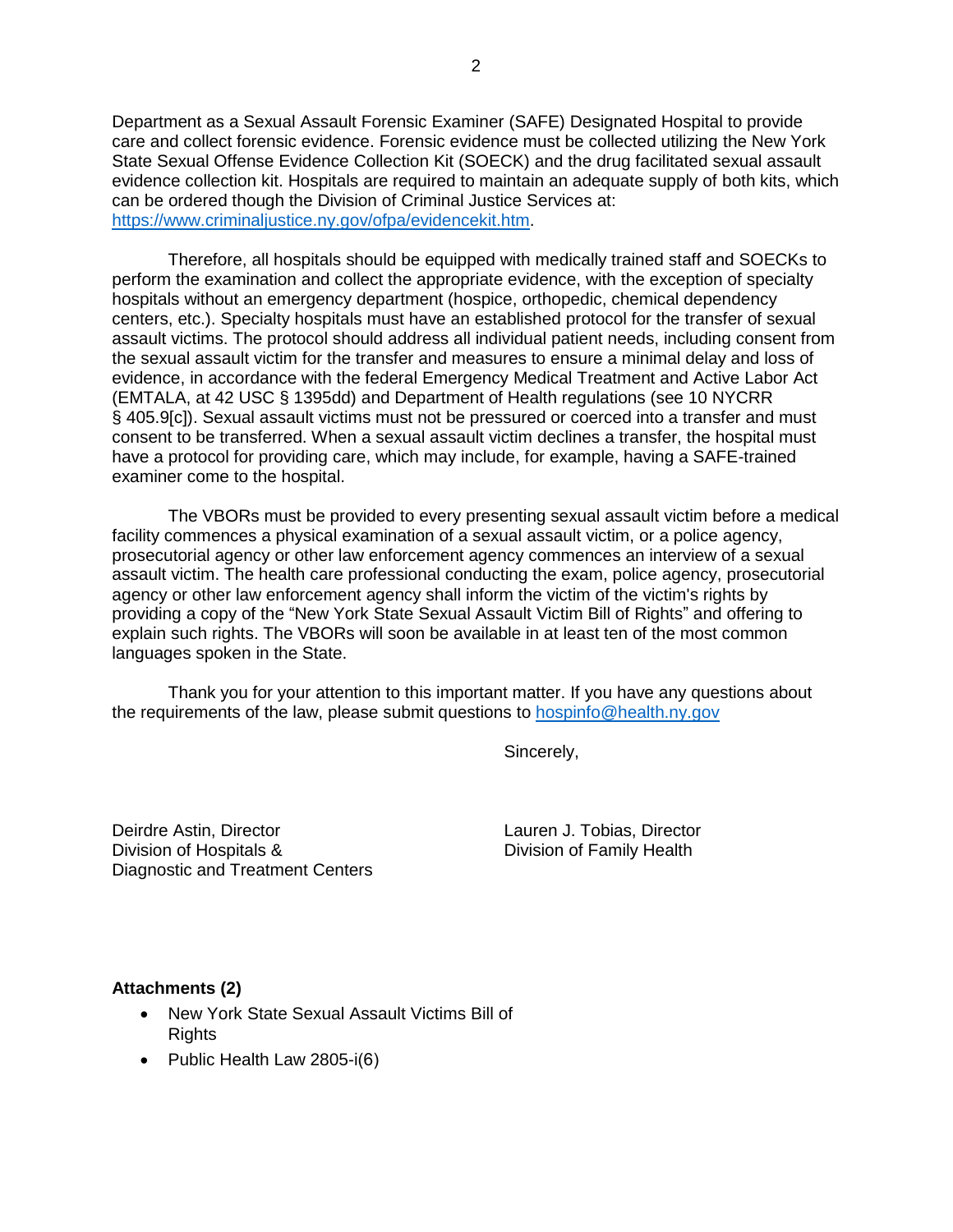## **These are Your Rights**

**The 'New York State Sexual Assault Victim Bill of Rights' is a list of general information about your rights. This copy is for you to keep. If you wish, all the information can be explained to you in more detail before any exam or interview takes place.**

### YOUR BASIC RIGHTS

- You cannot be treated differently based on certain characteristics, such as race, national origin, religion, sexual orientation, disability, age, source of payment, sex, gender identity, or gender expression.
- Your immigration status or national origin cannot affect your emergency care or services. You can ask for an interpreter if it is hard for you to understand or speak English.
- Minors under the age of 17 have certain rights to make their own decisions without a parent or legal guardian.

### YOUR RIGHTS IN THE HOSPITAL

- You can have an advocate from the local rape crisis program stay with you during the exam.
- You can have an exam in any hospital emergency department to collect evidence and provide certain medical care related to the sexual assault at no cost to you. If you do not have health insurance, or you decline to use your health insurance, you can ask the hospital to bill the Office of Victim Services.
- You can have medicine to prevent pregnancy and sexually transmitted infections (STIs, also known as STDs) for free. For HIV prevention, a 7-day pack of medicine can be started at the hospital.
- You will be provided information on appropriate follow-up medical care.

#### REPORTING WHAT HAPPENED

- You can choose to report to the police or not.
- You can choose to have or not have an advocate from the local rape crisis program stay with you during your interview with the police or prosecutor.
- You will be given contact information for the police or prosecutor handling your case.
- You can contact the police or prosecutor for information on the criminal investigation or legal proceedings. The police or prosecutor will inform you of any legal action related to your case.
- If you choose to report to the police, your evidence will be tested within 100 days. You may contact the police for information on a DNA match.
- If you choose not to report to the police, your evidence will be stored for 20 years, or until you decide to release it. You will be notified if your evidence is moved and before the storage period ends.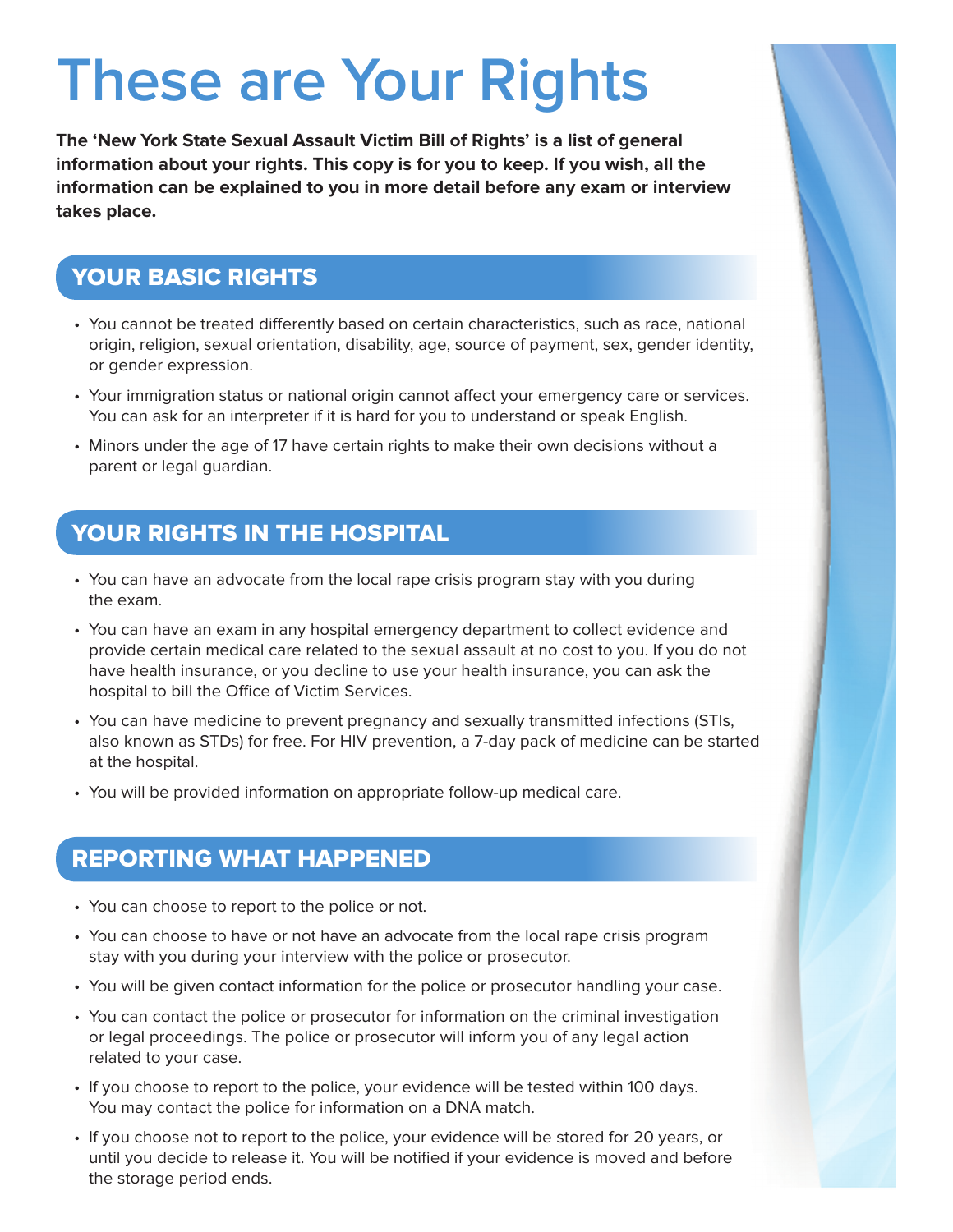## **How to Get More Help**

| Police Agency: <u>Contract Communication</u> Contract Contract Contract Contract Contract Contract Contract Contract Contract Contract Contract Contract Contract Contract Contract Contract Contract Contract Contract Contract Co  |
|--------------------------------------------------------------------------------------------------------------------------------------------------------------------------------------------------------------------------------------|
| <b>Contact Name: Contact Name: Contact Name: Contact Name: Contact Name: Contact Name: Contact Name: Contact Name: Contact Name: Contact Name: Contact Name: Contact Name: Contact Name: Contact Name:</b>                           |
| Phone No.: <u>Discussion of the contract of the contract of the contract of the contract of the contract of the contract of the contract of the contract of the contract of the contract of the contract of the contract of the </u> |
| Email: <u>Andreas Andreas Andreas Andreas Andreas Andreas Andreas Andreas Andreas Andreas Andreas Andreas Andreas</u>                                                                                                                |
|                                                                                                                                                                                                                                      |
|                                                                                                                                                                                                                                      |
| Prosecuting Agency: <u>Prosecuting Agency:</u> 2004. The Contract of the Contract of the Contract of the Contract of the Contract of the Contract of the Contract of the Contract of the Contract of the Contract of the Contract o  |
| Contact Name: <u>Department of the Contact Office</u> of the Contact Office of the Contact Office of the Contact Office                                                                                                              |
| Phone No.: <u>Discussion of the Community of the Community of the Community of the Community of the Community of the Community of the Community of the Community of the Community of the Community of the Community of the Commu</u> |
| Email: Email: Email: Email: Email: Email: Email: Email: Email: Email: Email: Email: Email: Email: Email: Email: Email: Email: Email: Email: Email: Email: Email: Email: Email: Email: Email: Email: Email: Email: Email: Email       |
|                                                                                                                                                                                                                                      |

If the contact information for the police or prosecutor is unknown, please call:

- If the crime occurred in New York City: New York Police Department Special Victims Division at **646-610-7273**.
- If the crime occurred anywhere else in the State: New York State Police Sexual Assault Hotline at **1-844-845-7269**.

| <b>Advocate Agency:</b><br><u> 1989 - Jan Stein Harry Stein Berger (d. 1989)</u>                                                                                                                                               |
|--------------------------------------------------------------------------------------------------------------------------------------------------------------------------------------------------------------------------------|
| <b>Contact Name:</b><br><u> 1989 - Johann Barn, mars eta inperiodor eta inperiodor eta inperiodor eta inperiodor eta inperiodor eta inper</u>                                                                                  |
| Phone No.: New York State Assessment Contract Contract Contract Contract Contract Contract Contract Contract Contract Contract Contract Contract Contract Contract Contract Contract Contract Contract Contract Contract Contr |
| Email:<br><u> 1989 - Johann Barn, mars ann an t-Amhain an t-Amhain an t-Amhain an t-Amhain an t-Amhain an t-Amhain an t-Amh</u>                                                                                                |

If the contact information for the rape crisis or victim assistance agency is unknown, please call:

• New York State Hotline for Sexual Assault and Domestic Violence at **1-800-942-6906**.

For more information, please visit **www.ovs.ny.gov or www.health.ny.gov/prevention/sexual\_violence/** 

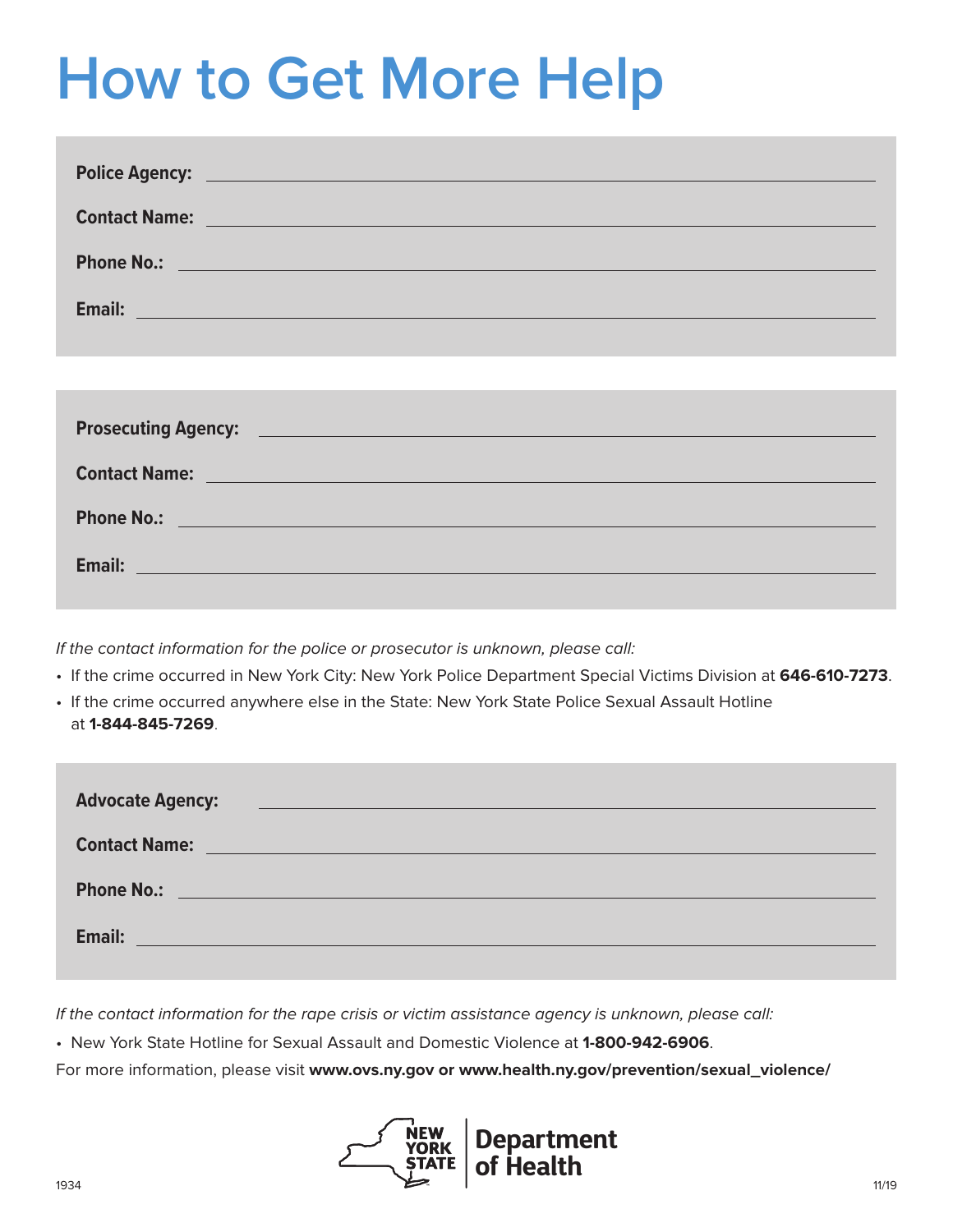### **Estos son sus derechos**

**La "New York State Sexual Assault Victim Bill of Rights" (Declaración de Derechos de las Víctimas de Agresión Sexual del Estado de Nueva York) es una lista de información general sobre sus derechos. Guarde esta copia para usted. Si quiere, podemos explicarle en mayor detalle toda la información antes de cualquier examen o entrevista.**

### SUS DERECHOS BÁSICOS

- No puede recibir un trato diferente por características determinadas, como la raza, el país de origen, la religión, la orientación sexual, la discapacidad, la edad, el tipo de pago, el sexo y la identidad o la expresión de género.
- Su atención o servicios de emergencia no pueden verse afectados por su estado migratorio o su país de origen. Puede pedir un intérprete si le es difícil entender o hablar el inglés.
- Los menores de 17 años tienen algunos derechos para tomar sus propias decisiones sin la intervención de los padres o un tutor.

### SUS DERECHOS EN EL HOSPITAL

- Un defensor del programa local de crisis por violación puede hacerle compañía durante el examen.
- Puede hacerse un examen en el departamento de emergencias de cualquier hospital para que se tomen pruebas y le den cierta atención médica relacionada con la agresión sexual sin costo. Si no tiene seguro médico, o si decide no usar su seguro médico, puede pedirle al hospital que le facture a la Office of Victim Services (Oficina de Servicios para Víctimas).
- Puede recibir medicamentos gratis para prevenir embarazos e infecciones de transmisión sexual (ITS, también llamadas ETS). Para prevenir el VIH, se puede comenzar en el hospital con un tratamiento de medicamentos por 7 días.
- Se le dará información sobre la atención médica de seguimiento adecuada.

### DENUNCIAR LO QUE OCURRIÓ

- Usted puede decidir si hace la denuncia a la policía o no.
- Si usted quiere, un defensor del programa local de crisis por violación puede hacerle compañía durante la entrevista con la policía o el fiscal.
- Se le dará la información de contacto del policía o del fiscal que lleva su caso.
- Puede comunicarse con ellos para obtener información sobre la investigación policial o el procedimiento judicial. La policía o el fiscal le informarán sobre las medidas jurídicas relacionadas con su caso.
- Si decide hacer la denuncia a la policía, sus pruebas se analizarán en un plazo de 100 días. Puede comunicarse con la policía para saber si hubo una coincidencia de ADN.
- Si decide no hacer la denuncia a la policía, sus pruebas se guardarán durante 20 años o hasta que decida revelarlas. Se le notificará si las pruebas se trasladan a otro lugar y antes de que el período de almacenamiento termine.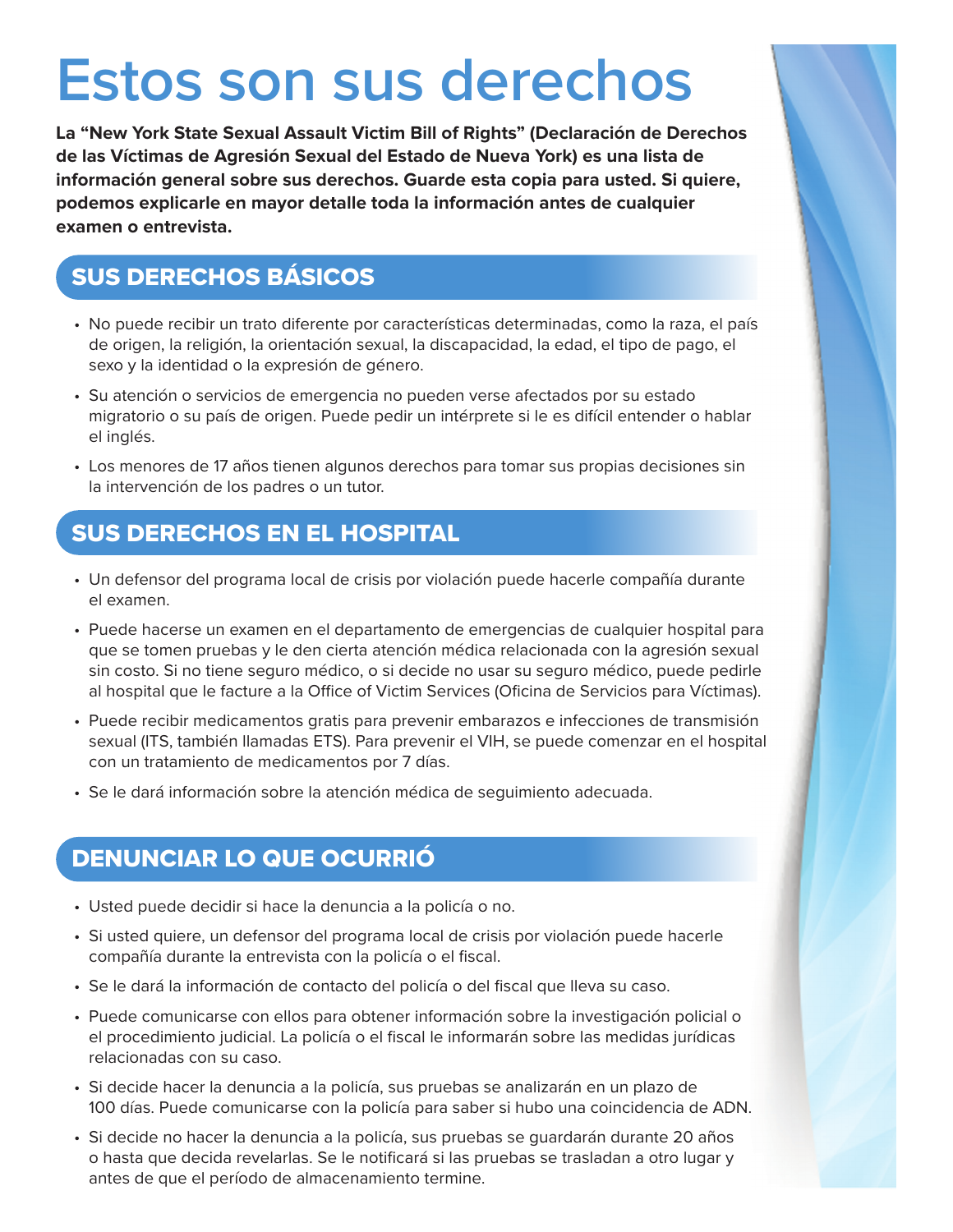# **Cómo obtener más ayuda**

| Agencia de policía: La Componente de la Componente de la Componente de la Componente de la Componente de la Co                                                                                                                 |
|--------------------------------------------------------------------------------------------------------------------------------------------------------------------------------------------------------------------------------|
| Nombre del contacto: et al. et al. et al. et al. et al. et al. et al. et al. et al. et al. et al. et al. et al                                                                                                                 |
| N.º de teléfono: N.º de teléfono: N.º de teléfono: N.º de teléfono: N.º de teléfono: N.º de teléfono: N.º de teléfono: N.º de teléfono: N.º de teléfono: N.º de teléfono: N.º de teléfono: N.º de teléfono: N.º de teléfono: N |
| Correo electrónico: electrónico electrónico establecer el control de la control de la control de la control de                                                                                                                 |
|                                                                                                                                                                                                                                |
|                                                                                                                                                                                                                                |
| Agencia que actúa como fiscal: <u>en el producto de la producto de la producto de la producto de la producto de l</u>                                                                                                          |
| Nombre del contacto: contra la contra del contra la contra del contra la contra del contra la contra del contra                                                                                                                |
| N.º de teléfono:                                                                                                                                                                                                               |
| Correo electrónico: electrónico de la construction de la construction de la construction de la construction de                                                                                                                 |

*Si no conoce la información de contacto de la policía o de la agencia que actúa como fiscal, llame a:* 

- Si el delito se cometió en la ciudad de Nueva York: New York Police Department Special Victims Division (División de Víctimas Especiales del Departamento de Policía de la Ciudad de Nueva York), al **646-610-7273**.
- Si el delito se cometió en alguna otra parte del estado: New York State Police Sexual Assault Hotline (Línea Directa de Agresión Sexual de la Policía del Estado de Nueva York), al **1-844-845-7269**.

| Agencia de defensoría: <u>en el proponente de la contrada de la contrada de la contrada de la contrada de la contra</u> |
|-------------------------------------------------------------------------------------------------------------------------|
| Nombre del contacto: and a series of the series of the series of the series of the series of the series of the          |
|                                                                                                                         |
| Correo electrónico: electrónico de la contrada de la contrada de la contrada de la contrada de la contrada de           |

*Si no conoce la información de contacto de la agencia de asistencia a víctimas o de la agencia de crisis por violación, llame a:* 

• New York State Hotline for Sexual Assault and Domestic Violence (Línea Directa de Agresión Sexual y Violencia Doméstica del Estado de Nueva York), al **1-800-942-6906**.

Para obtener más información, visite **www.ovs.ny.gov o www.health.ny.gov/prevention/sexual\_violence/** 

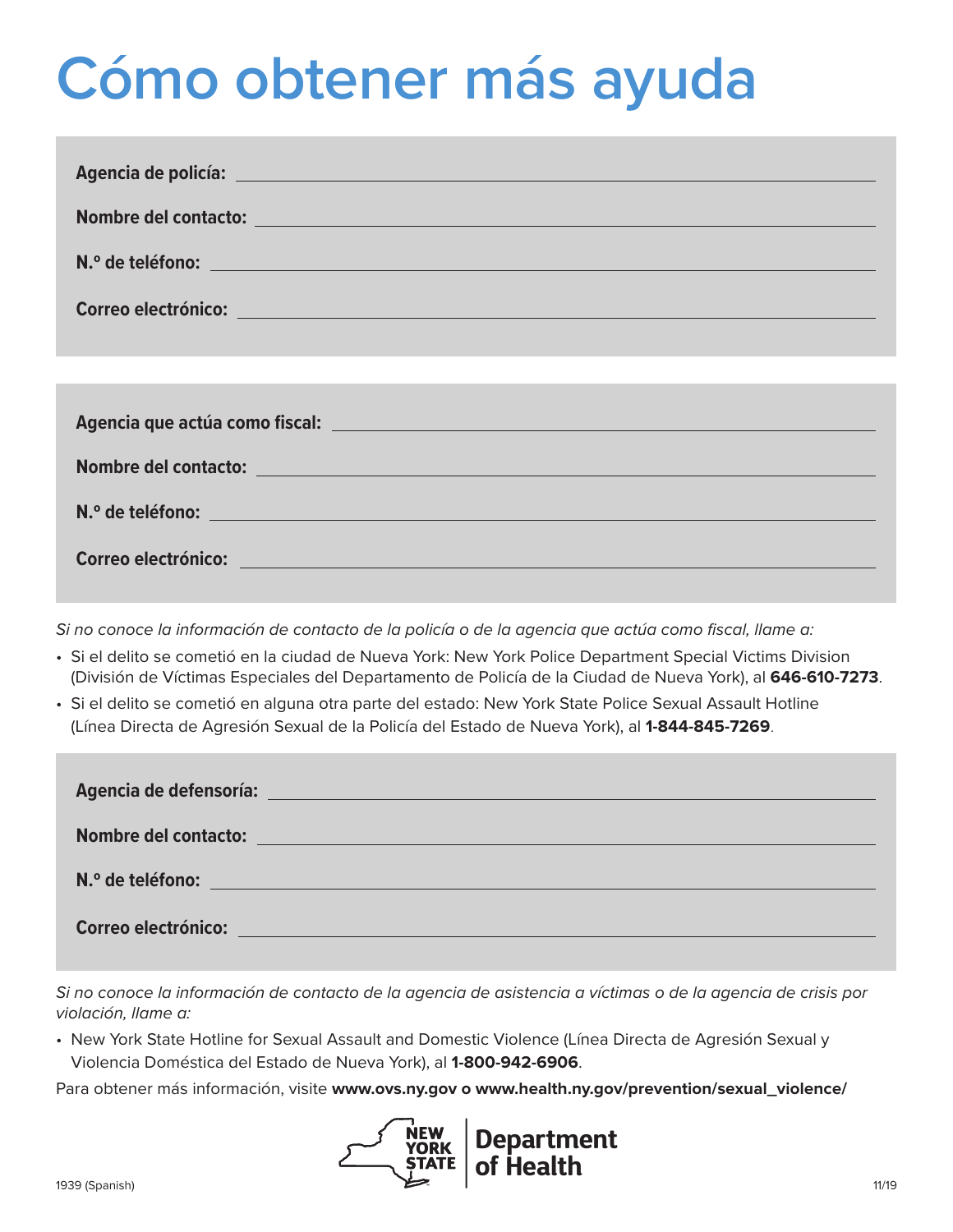#### **Public Health**

 § 2805-i. Treatment of sexual offense victims and maintenance of evidence in a sexual offense. 1. Every hospital providing treatment to alleged victims of a sexual offense shall be responsible for:

 (a) maintaining sexual offense evidence and the chain of custody as provided in subdivision two of this section;

 (b) contacting a rape crisis or victim assistance organization, if any, providing victim assistance to the geographic area served by that hospital to establish the coordination of non-medical services to sexual offense victims who request such coordination and services;

 \* (c) offering and making available appropriate HIV post-exposure treatment therapies; including a seven day starter pack of HIV post-exposure prophylaxis, in cases where it has been determined, in accordance with guidelines issued by the commissioner, that a significant exposure to HIV has occurred, and informing the victim that payment assistance for such therapies may be available from the office of victim services pursuant to the provisions of article twenty-two of the executive law. With the consent of the victim of a sexual assault, the hospital emergency room department shall provide or arrange for an appointment for medical follow-up related to HIV post-exposure prophylaxis and other care as appropriate; and

\* NB Effective until June 15, 2020

 \* (c) offering and making available appropriate HIV post-exposure treatment therapies; including a full regimen of HIV post-exposure prophylaxis, in cases where it has been determined, in accordance with guidelines issued by the commissioner, that a significant exposure to HIV has occurred. With the consent of the victim of a sexual assault, the hospital emergency room department shall provide or arrange for an appointment for medical follow-up related to HIV post-exposure prophylaxis and other care as appropriate, and inform the victim that payment assistance for such care may be available from the office of victim services pursuant to the provisions of article twenty-two of the executive law; and

\* NB Effective June 15, 2020

 (d) ensuring sexual assault survivors are not billed for sexual assault forensic exams and are notified orally and in writing of the option to decline to provide private health insurance information and have the office of victim services reimburse the hospital for the exam pursuant to subdivision thirteen of section six hundred thirty-one of the executive law.

 2. Sexual offense evidence shall be collected and maintained as follows:

 (a) All sexual offense evidence shall be kept in a locked, separate and secure area for twenty years from the date of collection; provided that such evidence shall be transferred to a new location(s) pursuant to this subdivision.

 (b) Sexual offense evidence shall include, but not be limited to, slides, cotton swabs, clothing and other items. Where appropriate, such items shall be refrigerated and the clothes and swabs shall be dried, stored in paper bags, and labeled. Each item of evidence shall be marked and logged with a code number corresponding to the alleged sexual offense victim's medical record.

 (c) Upon collection, the hospital shall notify the alleged sexual offense victim that, after twenty years, the sexual offense evidence will be discarded in compliance with state and local health codes and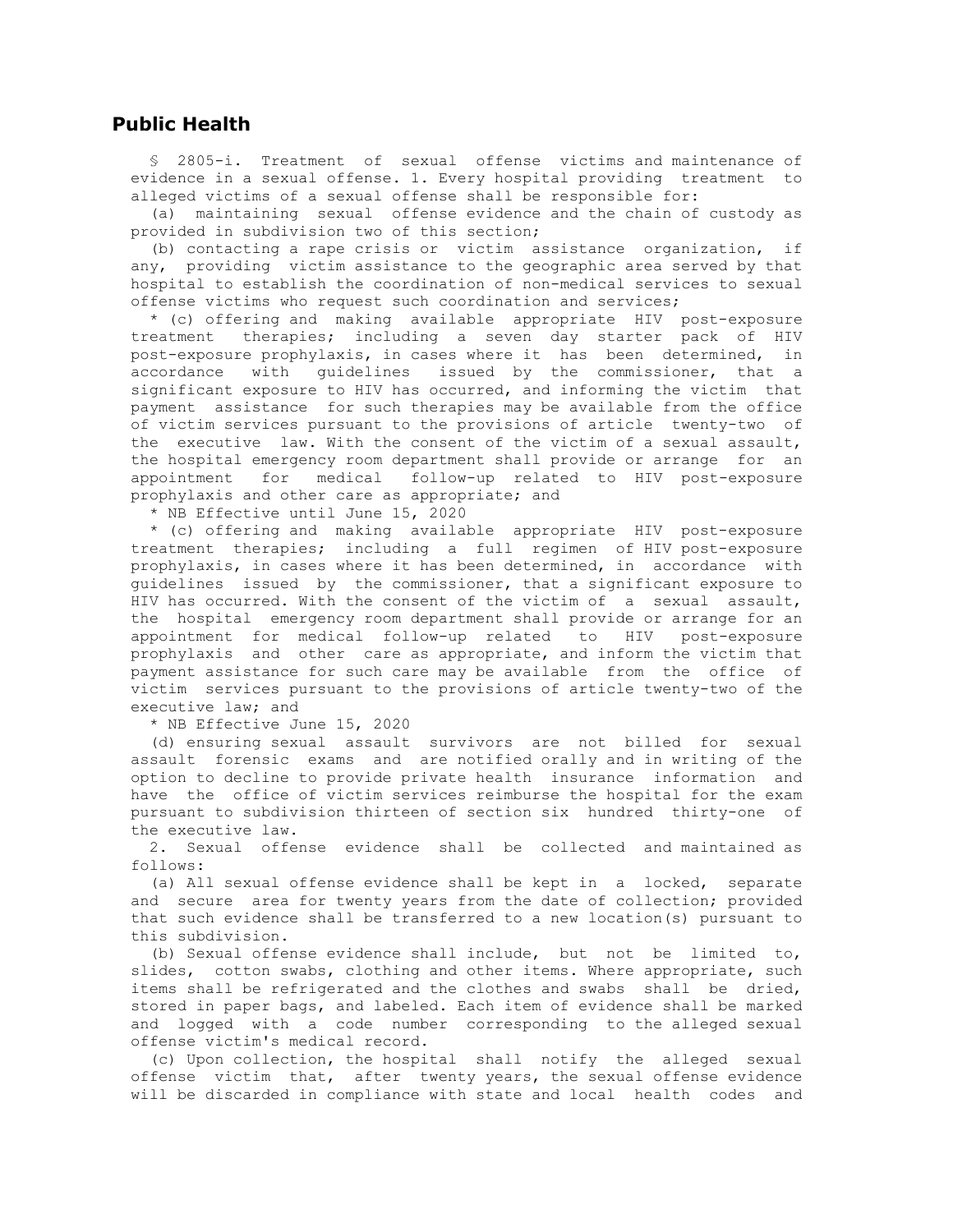that the alleged sexual offense victim's clothes or personal effects will be returned to the alleged sexual offense victim at any time upon request. The alleged sexual offense victim shall be given the option of providing contact information for purposes of receiving notice of the planned destruction of such evidence after the expiration of the twenty-year period.

 (d) Until April first, two thousand twenty-one, or earlier if determined feasible by the director of budget pursuant to paragraph (g) of this subdivision, hospitals shall be responsible for securing long-term sexual offense evidence pursuant to this section, after which such storage shall be the responsibility of the custodian(s) identified in the plan approved by the director of budget pursuant to paragraph (g) of this subdivision. Hospitals may enter into contracts with other entities that will ensure appropriate and secure long-term storage of sexual offense evidence pursuant to this section until April first, two thousand twenty-one.

 (e) Beginning April first, two thousand eighteen, the department, the office of victim services, the division of criminal justice services and the division of state police shall jointly study, evaluate and make recommendations concerning the storage and monitoring of sexual offense evidence for twenty years, including studying options for the use of: state-owned or operated facilities; facilities owned or operated by local government or law enforcement agencies; and facilities owned or operated by private entities.

 (f) On or before December first, two thousand nineteen, such agencies shall submit a joint plan to the director of budget, speaker of the assembly, and president pro tempore of the senate, which shall at a minimum include: recommended storage location(s) for sexual offense evidence; a schedule for sexual offense evidence held by hospitals pursuant to this section to be transferred to such storage location(s) by April first, two thousand twenty-one; and tracking, monitoring and notification option(s).

 (g) On or before January first, two thousand twenty, the director of budget shall approve a plan that, at a minimum, establishes: storage location(s) for sexual offense evidence by no later than April first, two thousand twenty-one; a reasonable schedule for sexual offense evidence maintained by hospitals pursuant to this section to be transferred to such storage location(s); and tracking, monitoring and notification system(s).

 (h) Between thirty and ten days prior to the transfer of sexual offense evidence to the storage location(s) identified in the plan approved by the director of budget pursuant to paragraph (g) of this subdivision, hospitals shall make diligent efforts to notify the alleged sexual offense victim of the transfer of custody for the remainder of the twenty-year storage period.

 (i) On April first, two thousand twenty-one, or earlier if determined feasible by the director of budget, responsibility for long-term storage of sexual offense evidence shall transfer to the custodian(s) identified in the plan approved by the director of budget pursuant to paragraph (g) of this subdivision.

 (j) After April first, two thousand twenty-one, or earlier if determined feasible by the director of budget, hospitals shall ensure transfer of sexual offense evidence collected pursuant to this section to the custodian(s) identified in the plan approved by the director of budget pursuant to paragraph (g) of this subdivision within ten days of collection of such evidence, while maintaining chain of custody.

(k) At least ninety days prior to the expiration of the twenty-year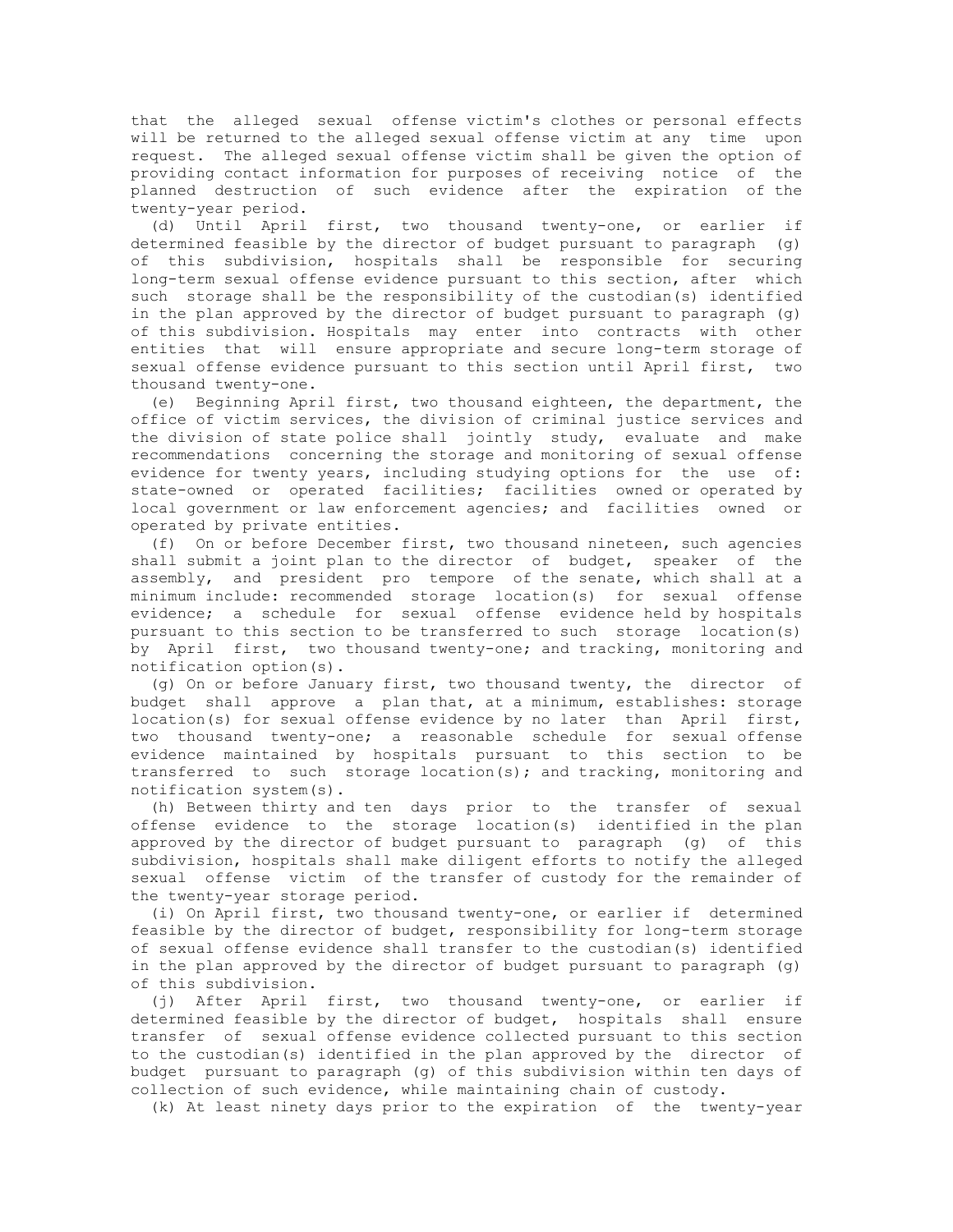storage period for any sexual offense evidence, the custodian(s) of the sexual offense evidence shall make diligent efforts to contact the alleged sexual offense victim to notify the alleged sexual offense victim that the sexual offense evidence will be discarded in compliance with state and local health codes and that the alleged sexual offense victim's clothes and personal effects will be returned to the alleged sexual offense victim upon request.

 (l) Notwithstanding any other provision in this section, sexual offense evidence shall not continue to be stored where: (i) such evidence is not privileged and law enforcement requests its release, in which case the custodian(s) shall comply with such request; or (ii) such evidence is privileged and either (A) the alleged sexual offense victim gives permission to release the evidence to law enforcement, or (B) the<br>alleged sexual offense victim signs a statement directing the alleged sexual offense victim signs a statement directing custodian(s) to dispose of the evidence, in which case the sexual offense evidence will be discarded in compliance with state and local health codes.

 3. Upon admittance or commencement of treatment of the alleged sexual offense victim, the hospital shall advise the victim of the availability of the services of a local rape crisis or victim assistance organization, if any, to accompany the victim through the sexual offense examination. If after receiving such advice the sexual offense victim wishes the presence of a rape crisis or victim assistance advocate, the hospital shall contact the appropriate organization and request that one be provided, provided, however, that if in the professional judgment of the treating practitioner a delay in treatment is detrimental to the provision of medical treatment, then examination or treatment need not be delayed pending the arrival of such advocate and further provided that the presence or continued presence of such advocate does not interfere with the provision of necessary medical care to the victim.

 4. No hospital or treating practitioner shall be liable in civil damages for failing to comply with the requirements of subdivision one, two or three of this section or acting in good faith to provide treatment as provided in subdivision three of this section.

 4-a. On and after April first, two thousand one, a hospital providing treatment to alleged victims of sexual offenses shall be eligible to receive from the division of criminal justice services, at no cost, sexual offense evidence collection kits.

 4-b. (a) The commissioner shall, with the consent of the directors of interested hospitals in the state and in consultation with the commissioner of the division of criminal justice services, designate hospitals in the state as the sites of a twenty-four hour sexual assault forensic examiner program. The hospital sites shall be designated in urban, suburban and rural areas to give as many state residents as possible ready access to the sexual assault forensic examiner program. The commissioner, in consultation with the commissioner of the division of criminal justice services, shall consider the following criteria when designating these sexual assault forensic examiner program sites:

(1) the location of the hospital;

 (2) the hospital's capacity to provide on-site comprehensive medical services to victims of sexual offenses;

 (3) the capacity of the hospital site to coordinate services for victims of sexual offenses including medical treatment, rape crisis counseling, psychological support, law enforcement assistance and forensic evidence collection;

 (4) the hospital's capacity to provide access to the sexual assault forensic examiner site for disabled victims;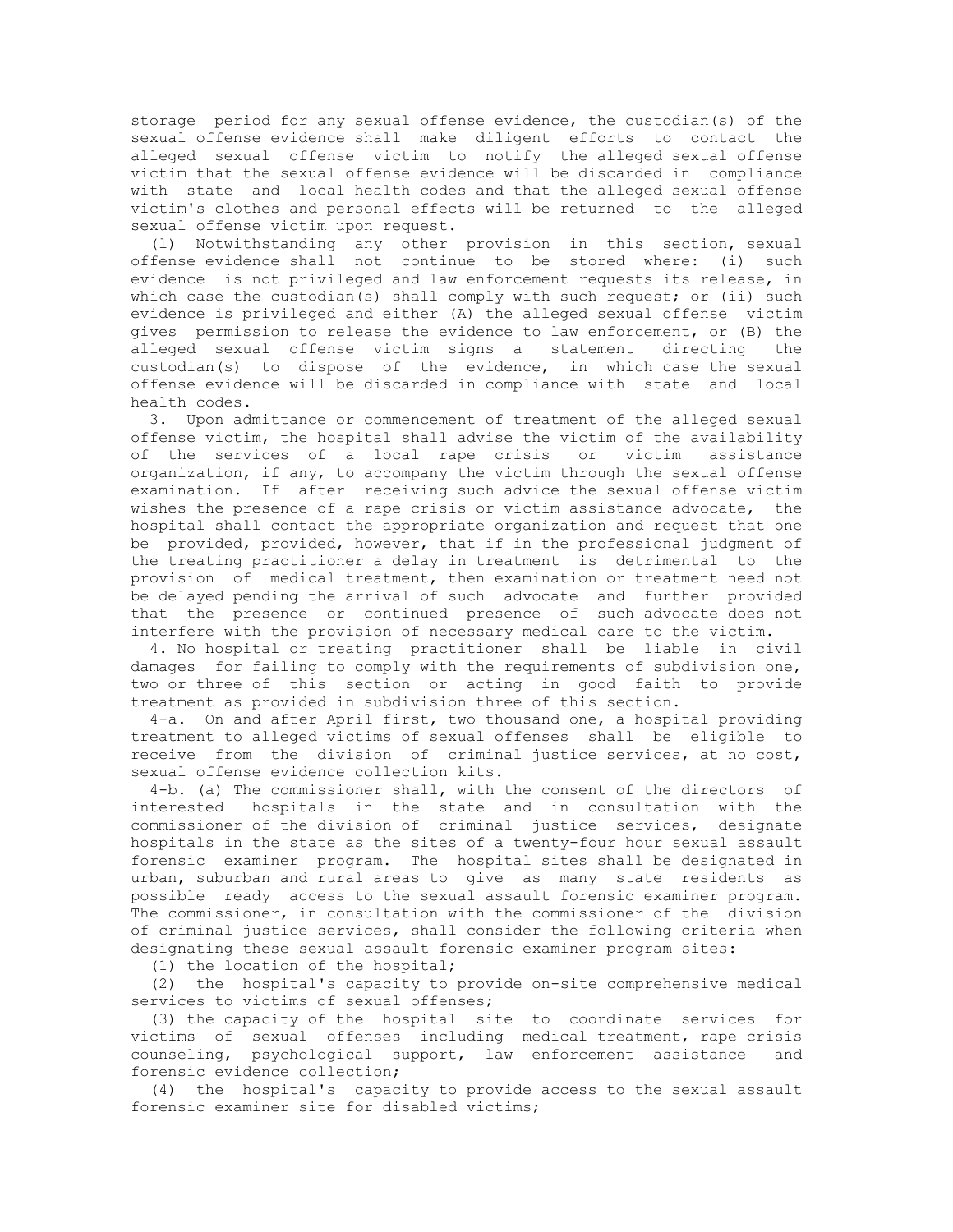(5) the hospital's existing services for victims of sexual offenses;

 (6) the capacity of the hospital site to collect uniform data and insure confidentiality of such data; and

 (7) the hospital's compliance with state and federally mandated standards of medical care.

 (b) Each sexual assault forensic examiner program site designated pursuant to this subdivision shall comply with the requirements of subdivisions one, two and three of this section, and shall also provide treatment to the victim as follows:

 (1) The victim shall, absent exigent circumstances, be met by a sexual assault forensic examiner within sixty minutes of arriving at the hospital, who shall be a nurse practitioner, physician assistant, registered nurse or physician specially trained in forensic examination of sexual offense victims and the preservation of forensic evidence in such cases and certified as qualified to provide such services pursuant to regulations promulgated by the commissioner. Such program shall assure that such a specially-trained forensic examiner is on-call and available on a twenty-four hour a day basis every day of the year.

 (2) An examination of the victim shall be performed promptly by such forensic examiner in a private room designated for such examinations. An obstetrician/gynecologist or other appropriate medical doctor shall be readily available to the forensic examiner if there is a need for more specialized medical evaluation or treatment.

 (3) Promptly after the examination is completed, the victim shall be permitted to shower, be provided with a change of clothing, and receive follow-up information, counseling, medical treatment and referrals for same.

 (c) Nothing in this subdivision shall affect the existence or continued existence of any program in this state through which a trained nurse practitioner, physician assistant, registered nurse or physician is providing appropriate forensic examinations and related services to survivors of sexual assault.

 5. The commissioner shall promulgate such rules and regulations as may be necessary and proper to carry out effectively the provisions of this section. Prior to promulgating such rules and regulations, the commissioner shall consult with relevant police agencies, forensic laboratories, rape crisis centers, hospitals, and other such persons as the commissioner deems necessary. Such rules and regulations shall identify the offenses subject to the provisions of this section, provide a specific definition of sexual offense evidence and require each hospital to contact its local police agency and forensic laboratory to determine their specific needs or requirements.

 6. (a) The department, in consultation with the division of criminal justice services, the office of victim services, hospitals, other health care providers and victim advocacy organizations, shall publish a sexual assault victim bill of rights for purposes of informing sexual offense victims of their rights under state law. Such bill of rights shall be prominently published on the department's website, in at least the ten most common languages spoken in this state, and distributed to hospitals as a document which shall be provided to every presenting sexual offense victim. The department may update the bill of rights as necessary to reflect changes in state law and more accurately explain the law. Such bill of rights shall be in plain, easy to understand language, and include the right of the victim to:

 (1) consult with a local rape crisis or local victim assistance organization, to have a representative of such organization accompany the victim through the sexual offense examination, and to have such an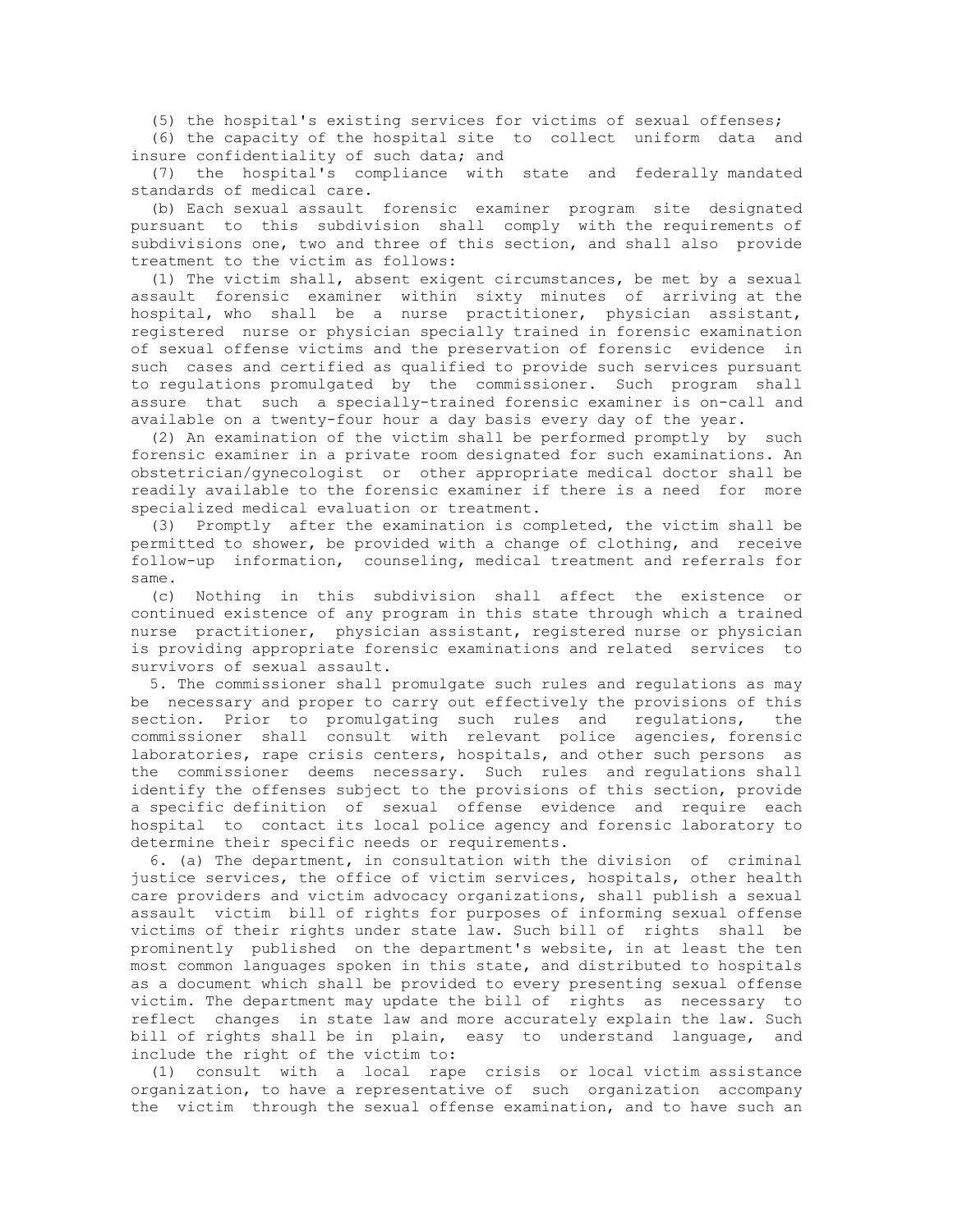organization be summoned by the medical facility, police agency, prosecutorial agency or other law enforcement agency before the commencement of the physical examination or interview, pursuant to this section;

 (2) be offered and have made available at no cost appropriate post-exposure treatment therapies, including a seven day starter pack of HIV post-exposure prophylaxis in accordance with paragraph (c) of subdivision one of this section and subdivision thirteen of section six hundred thirty-one of the executive law;

 (3) a health care forensic examination at no cost and the right to be notified of the option to decline to provide private health insurance information and have the office of victim services reimburse the hospital for the examination under subdivision thirteen of section six hundred thirty-one of the executive law;

 (4) receive information relating to and the provision of emergency contraception in accordance with section twenty-eight hundred five-p of this article;<br>(5) be offered contact

 (5) be offered contact information for the police agency, prosecutorial agency or other law enforcement agency with jurisdiction over the sexual offense and be informed, upon request of the victim, of the date and location at which such sexual offense evidence kit was assessed for Combined DNA Index System (CODIS) eligibility and analyzed, whether a CODIS eligible profile was developed and whether or not a DNA match was identified, provided, however, that the police agency, prosecutorial agency or other law enforcement agency serving the jurisdiction may temporarily delay release of such DNA match information to the victim, prior to the arrest of a suspect alleged to have committed such offense, if such agency documents in writing and notifies the victim that release of such information would compromise the successful investigation of such sexual offense;

 (6) be notified between thirty and ten days prior to the transfer of a sexual offense evidence kit from the hospital to another storage facility in accordance with paragraph (h) of subdivision two of this section, the right to have a sexual offense evidence kit maintained at an appropriate storage facility for twenty years from the date of collection, the right, if not previously consented to, to consent to release the evidence to law enforcement at any time during the twenty years from collection, and the right to be notified by such facility at least ninety days prior to the expiration of the twenty-year storage period in accordance with paragraph (k) of subdivision two of this section; and

 (7) be notified by the prosecutorial agency with jurisdiction of judicial proceedings relating to their case in accordance with article twenty-three of the executive law; and

 (8) decide whether or not the victim wishes to report the offense to law enforcement.

 (b) Before a medical facility commences a physical examination of a sexual offense victim, or a police agency, prosecutorial agency or other law enforcement agency commences an interview of a sexual offense victim, the health care professional conducting the exam, police agency, prosecutorial agency or other law enforcement agency shall inform the victim of the victim's rights by providing a copy of this sexual assault victim bill of rights and offering to explain such rights.

 7. On or before November thirtieth, two thousand two, the commissioner shall make a report to the governor, the temporary president of the senate and the speaker of the assembly concerning the sexual assault forensic examiner program established under subdivision four-b of this